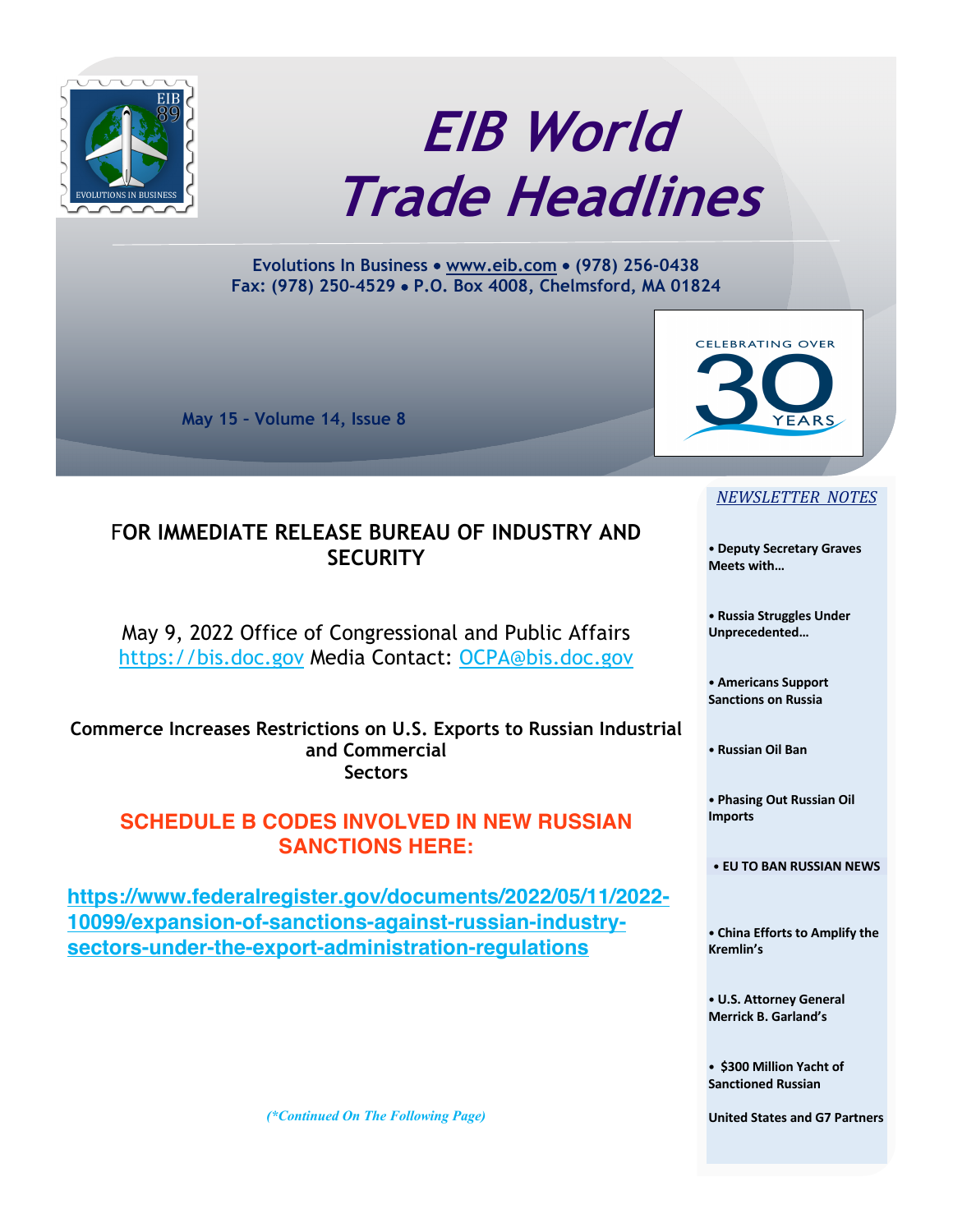WASHINGTON – The Commerce Department's Bureau of Industry and Security (BIS) released a rule (link here) building on its March 3, 2022, Russian Industry Sector Sanctions rule (link here) by expanding the scope of items subject to stringent license requirements. The items now subject to license requirements support a wide range of commercial and industrial operations, from wood products to construction machinery, and are consistent with existing restrictions on similar items put in place by the European Union (EU). Today's action furthers international coordination in response to Russia's brutal and illegal invasion of Ukraine and will further deprive Russia's government of additional tools, equipment, and resources it needs to support activities that generate revenues that sustain its military aggression.

"It is clear that "Fortress Russia" is crumbling. There are reports of Russia's inability to replenish and repair Putin's war machine due to a failure to obtain the inputs and finished products necessary to support local production," said Secretary of Commerce Gina M. Raimondo. "Today's action further demonstrates the shared resolve of the U.S. and our allies and partners to deny the Russian military the resources and revenue it needs to continue its atrocities against the people and communities of Ukraine."

"From the start of Russia's assault on Ukraine, the U.S. has taken action in close coordination with our likeminded partners and today's action continues that coordination in solidarity with Ukraine," said Deputy Secretary of Commerce Don Graves. "Today's action continues to slam the door on Russia's access to the global economy."

"A major military campaign is reliant on a strong industrial base and the ability to quickly and effectively resupply," said Under Secretary of Commerce for Industry and Security Alan Estevez. "Today's action continues our close and powerful coordination with our allies and partners to restrict access to the inputs and items needed to repair, resupply, and support its military and thereby to degrade Putin's war efforts."

"The United States continues to be closely aligned with our international partners in support of Ukraine," said Assistant Secretary of Commerce for Export Administration Thea D. Rozman Kendler. "Our alignment began even before Russia's invasion and has only strengthened in the face of Putin's relentless assault on Ukraine's people and communities, as well as our shared values."

Deputy Secretary Graves Meets with Governor Pierluisi, Highlights Commerce Department's Economic Development and Digital Equity Programs in Puerto Rico

#### **FOR IMMEDIATE RELEASE Friday, April 29, 2022**

**As part of the Biden-Harris Administration's ongoing commitment to Puerto Rico, Deputy Secretary of Commerce Don Graves visited the island from April 21-22. This visit represents the latest in a series of high-level U.S. government officials travelling to the island, focusing on supporting Puerto Rico's long-term recovery and resilience — an important priority for President Biden.**

While there, Deputy Secretary Graves met with the Governor of Puerto Rico Pedro Pierluisi in addition to a wide range of local leaders and stakeholders to discuss how the federal government and Puerto Rico can work together to advance a shared economic development agenda in partnership with the people of Puerto Rico.

"Puerto Rico and the over three million Americans living there are an essential piece of the diverse mosaic that makes up our nation and keeps our economy moving forward into the 21st century. That's why the Biden-Harris Administration is providing unprecedented federal funds and technical assistance to the island, presenting a unique opportunity to maximize impact and support long-term, sustainable growth and development," said Deputy Secretary Don Graves.

"I want to underscore how the support Puerto Rico is receiving from the Biden-Harris Administration has been fundamental to the island's ongoing economic recovery. These impactful visits give us an opportunity to align our strategies and reinforce alliances that will bolster Puerto Rico's growth for future generations to come. We look forward to continuing to work with this Administration to provide better opportunities and quality of life to the American citizens of Puerto Rico," said governor Pierluisi."

"We are excited to build on our Administration's efforts since day one to support the recovery and economic revitalization of Puerto Rico. From rebuilding schools to providing needed financial relief to families on the island, we look forward to strengthening our relationship with the Government of Puerto Rico as we invest Federal resources in the long-term economic growth for the people of Puerto Rico," said White House Director for Intergovernmental Affairs Julie Chavez Rodriguez who along Assistant Secretary of Commerce for Economic Development Alejandra Castillo joined Deputy Secretary Graves during the trip.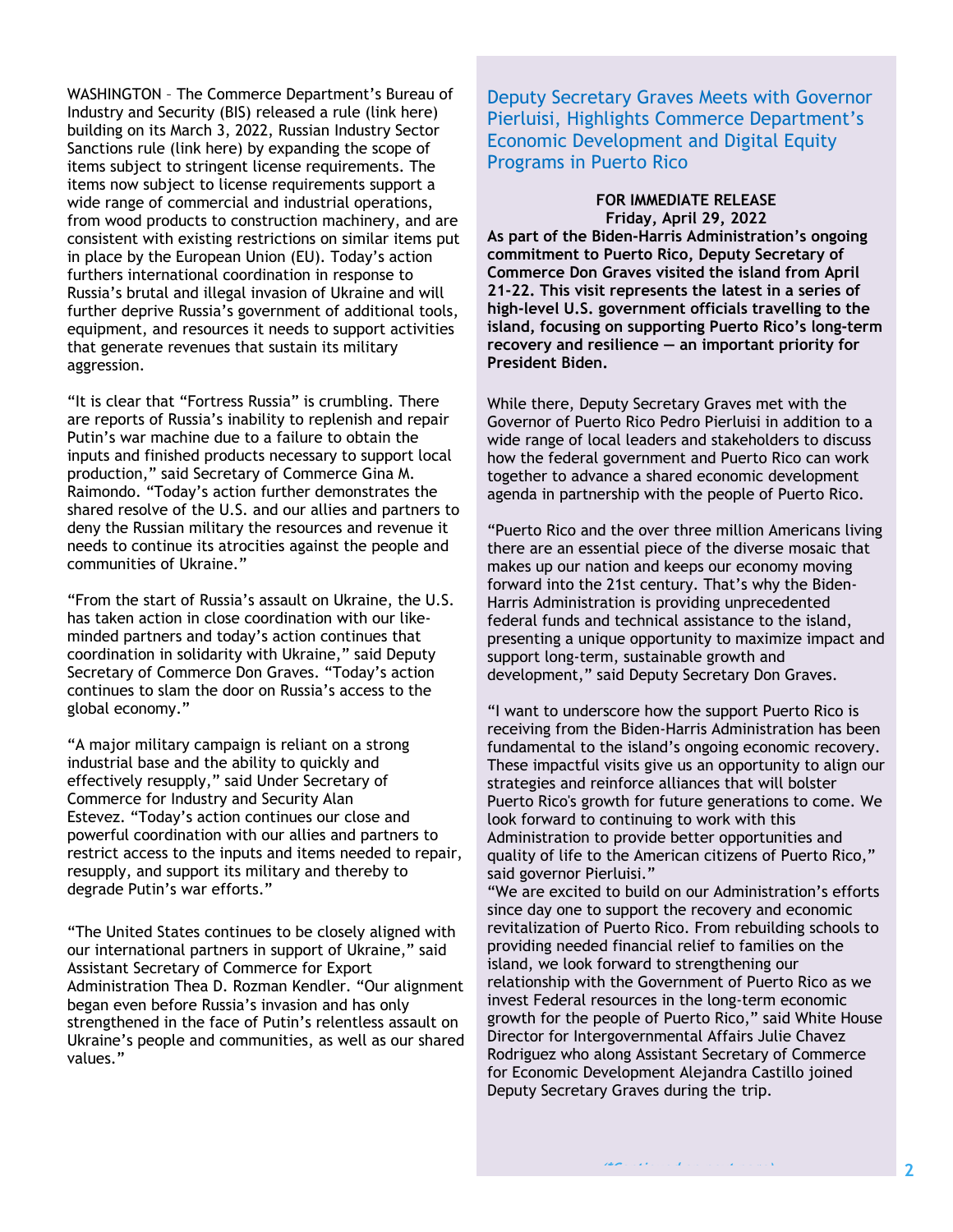Together, they met with public and private groups to discuss challenges and recommendations for economic growth on the island. This included a Build Back Better Regional Challenge (BBBRC) Coalition Conversation consisting of a tour and roundtable with the Puerto Rico Department of Economic Development and Commerce (DDEC) — a BBBRC Finalist. The Commerce Department will ultimately award 20-30 regional coalitions between \$25 and \$100 million to implement 3-8 projects that support an industry sector.

"Thanks to President Biden's American Rescue Plan, EDA's programs are helping this beautiful island community to build back better from the pandemic while enhancing U.S. competitiveness on the global stage and addressing some of our country's biggest challenges here at home," Deputy Secretary Graves continued. "The groundbreaking Build Back Better Regional Challenge, the marque of EDA's ARP programs, strives to build on this momentum through close cooperation with our regional partners in order to expand and scale new industry sectors and transform local economies across the nation."

"The Build Back Better Regional Challenge is helping to drive place-based, cluster oriented, transformational economic development here in Puerto Rico and across our nation," said Assistant Secretary of Commerce for Economic Development Alejandra Castillo. "We are honored to visit and to hear how the coalition came together and could serve as a model for future collaborations."

In addition to these key engagements, the Deputy Secretary also convened with public and private sector officials at the Center for a New Economy (CNE) think tank. Representatives from Puerto Rico Manufacturers Association, the Chamber of Commerce and NGO leaders in education, energy, housing, and telecommunications explained their goals for digital equity and economic development on the island as a part of this meeting.

Deputy Secretary Graves remarked: "CNE's research has provoked important discussions on key issues related to Puerto Rico and was among the first voices to point out the need to address the island's deteriorating fiscal situation, restructure the island's outdated energy utility, and find new and transformative economic strategies for Puerto Rico."

Bureaus and Offices Economic Development Administration

# Russia Struggles Under Unprecedented Wave of Hacking Attacks, Puncturing the Myth of Moscow's Unassailable Cyber-Superiority

Prolific Russian ransomware groups had pledged to step up attacks on American infrastructure if Russian technology was hobbled in retribution for the invasion of Ukraine. But in the third month of the war, Russia, not the United States, is dealing with a cyber-assault involving government activity, political voluntarism and criminal action.

#### Big Majority of Americans Support Sanctions on Russia, aid to Ukraine, Poll Finds

A Washington Post-ABC News poll finds Americans are stalwart in their support of Ukraine two months after Russia launched its invasion of the country, with a large, bipartisan majority supporting increased sanctions against Russia and most also backing military and humanitarian support for Ukrainians. At the same time, 72 percent oppose the U.S. taking direct military action against Russian forces, while 21 percent support the idea. Even among those who say the United States is doing too little to support Ukraine, 57 percent oppose direct military action, something President Biden has said is off the table, repeatedly warning that such a move could lead to "World War III."

# EU Leader calls for Russian Oil Ban in New Set of Sanctions

May 4, 20223:30 AM ETBRUSSELS — The European Union's top official on Wednesday called on the 27 nation bloc to ban oil imports from Russia in a sixth package of sanctions targeting Moscow for its war in Ukraine.

European Commission President Ursula von der Leyen also proposed that Sberbank, Russia's largest bank, and two other major banks be disconnected from the SWIFT international banking payment

system. https://www.npr.org/2022/05/04/109654506 1/eu-leader-calls-for-russian-oil-ban-in-new-set-ofsanctions

# EU Proposes Phasing Out Russian Oil Imports by Year's End

The plan, which could be approved as early as this week, is less ambitious than the immediate ban some countries wanted, but it still represents a dramatic shift for the 27-nation bloc, which in March told the United States it couldn't join a Russian energy embargo.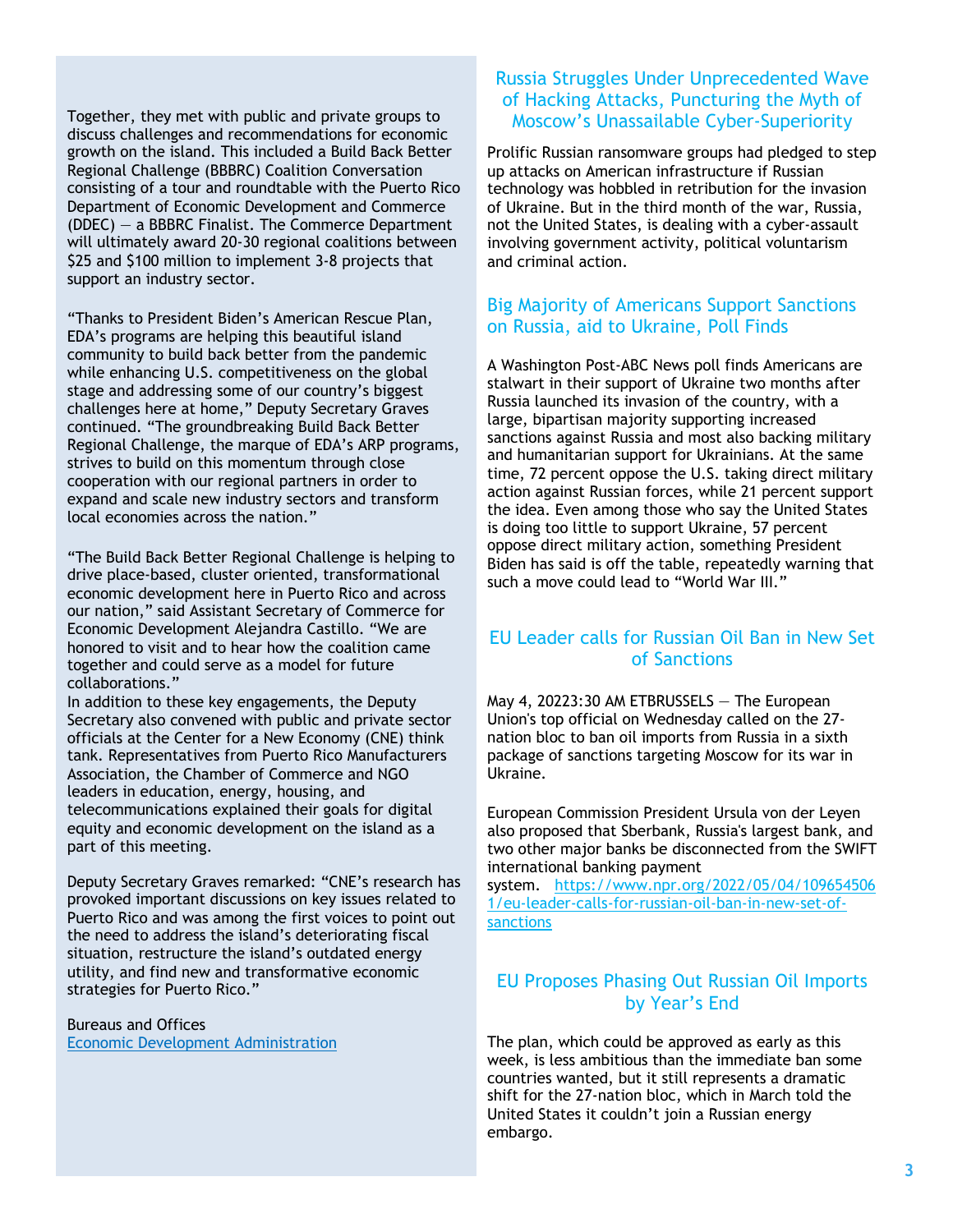#### EU TO BAN RUSSIAN NEWS

We are banning three big Russian state-owned broadcasters from our airwaves. They will not be allowed to distribute their content anymore in the EU, in whatever shape or form be it on cable, via satellite, on the internet or via smartphone apps."

She didn't name the broadcasters directly, but branded the television channels "as mouthpieces that amplify Putin´s lies and propaganda aggressively. We should not give them a stage anymore to spread these lies." - Ursula Von der Leyen

#### People's Republic of China Efforts to Amplify the Kremlin's Voice on Ukraine

#### May 2, 2022

Government officials and state and party media from the People's Republic of China (PRC) and the Chinese Communist Party (CCP) routinely amplify Kremlin propaganda, conspiracy theories, and disinformation. This amplification rationalizes President Putin's unjustified and unprovoked war against Ukraine while undermining trust in the United States and other countries, democratic institutions, and independent media. Using social media platforms banned within the PRC, PRC and CCP media and PRC "**wolf warrior**" diplomats convey biased Kremlin talking points to audiences in multiple languages and regions across the world. Meanwhile, within the PRC, CCP and statebacked entities censor credible reporting on Russia's atrocities in Ukraine while blaming NATO and the United States for Putin's brutal war of choice. The "pro-Russia neutrality" of PRC officials avoids explicit public endorsement or condemnation of Russia's invasion of and conduct in Ukraine, and continues to insist Beijing is a neutral stakeholder that respects the "sovereignty and territorial integrity of all nations." However, PRC and CCP media and officials' further uncritical amplification of Moscow's messaging demonstrates Beijing's support for Russia.

#### **PRC TOOLBOX TO INFLUENCE PUBLIC OPINION ON UKRAINE**:

• PRC and CCP media **present unverified information and claims sourced from Russia's state-run media and officials**. In a feedback loop, Russia's state-run media then **cite PRC and CCP media to portray Russia's position as widely supported.**

- PRC and CCP media favorably cover Russia's false narratives, while heavily **censoring and editing U.S. and other officials from democratic countries and independent media, as well as critical voices from within the PRC, regarding Russia's war against Ukraine and atrocities committed by Russia's forces.**
- PRC "wolf warrior" diplomats **boost Kremlin narratives by amplifying and reposting content from fringe media outlets and anti-NATO and anti-U.S. influencers who align with Beijing's narratives.** Frequently, this content appears in PRC, CCP, and Kremlin propaganda.

#### **TIMELINE OF PRC SUPPORT FOR RUSSIAN DENIALISM & BLAME-SHIFTING ONTO THE WEST**:

**FEBRUARY 2022 – PRC SUPPORT IN THE LEAD UP TO AND INITIAL FRAMING OF RUSSIA'S INVASION:** Just prior to Russia's February 24, 2022, full-scale invasion of Ukraine, PRC and CCP media and officials labeled U.S. and other reports of Russia's imminent invasion a failed "disinformation" campaign and "information terrorism"– echoing Russian Federation Foreign Minister Sergey Lavrov and Russian Ministry of Foreign Affairs Spokeswoman Maria Zakharova's earlier statements. PRC and CCP media and officials have since conspicuously refused to call Russia's unprovoked further invasion of Ukraine a "war," instead calling it a "crisis" or using the Kremlin's official term "special military operation," while primarily using the word "invasion" in "whataboutism" **rhetoric aimed at redirecting outrage at the West, NATO, and the United States.**

#### **MARCH 2022 – HEAVY AMPLIFICATION OF KREMLIN MESSAGING REGARDING U.S.-SPONSORED BIOLABS IN UKRAINE:** On March 8, PRC MFA Spokesperson Zhao Lijian began amplifying

Russia's debunked disinformation alleging the United States sponsored biological weapons laboratories in Ukraine, including

direct amplification of disinformation pushed by Dilyana Gaytandzhieva, a frequent contributor to U.S. sanctioned pro-Kremlin outlets South Front and News Front. **These fabricated accusations build on years of previous opportunistic messaging both by Russia and the PRC**. According to a GEC research partner, PRC amplification of disinformation surrounding U.S. bioweapon laboratories in Ukraine **ultimately became one of the PRC's largest disinformation campaigns since 2018**,

with messaging targeting audiences in multiple language s and regions around the world.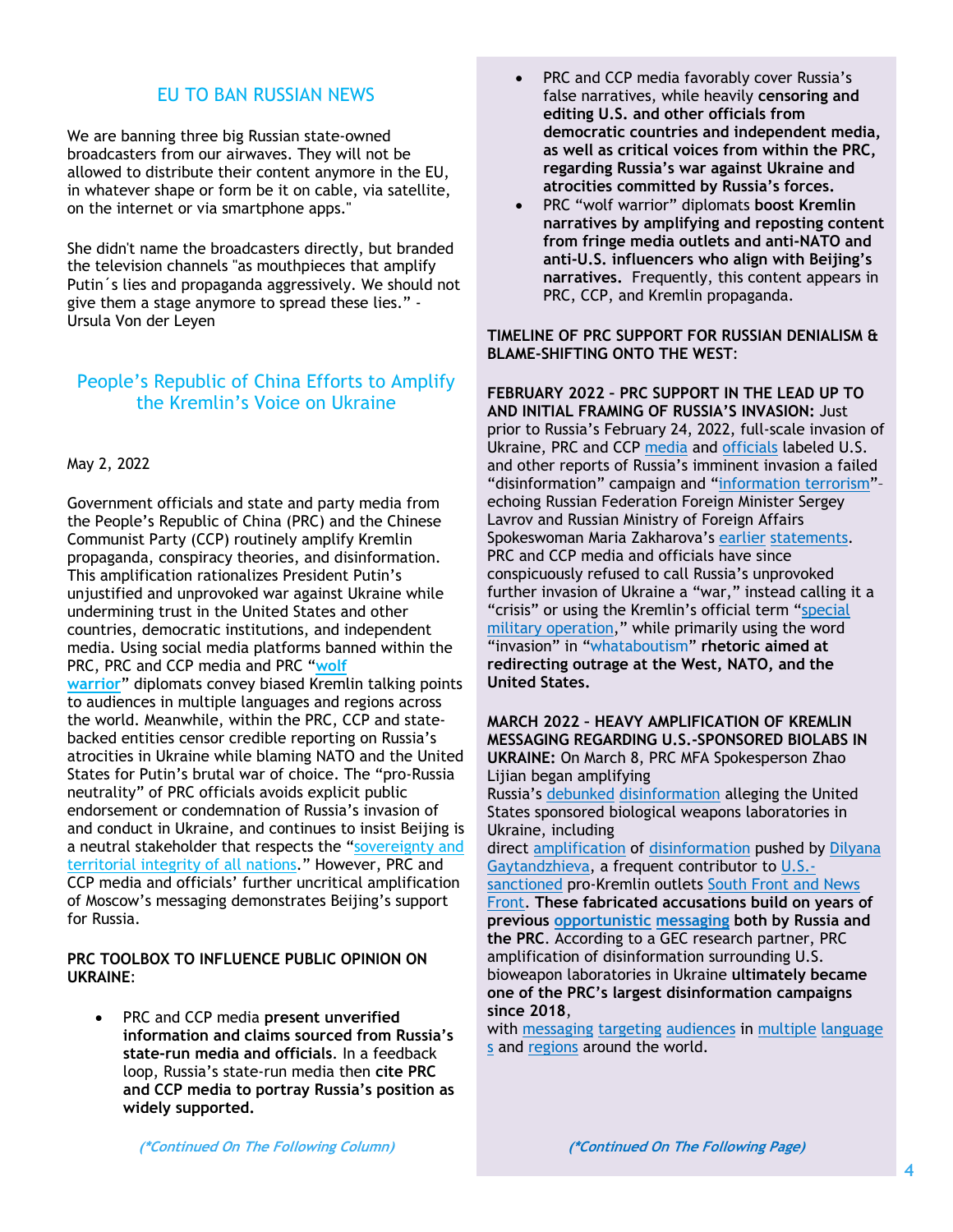**APRIL 2022 – DENYING KREMLIN RESPONSIBILITY FOR ATROCITIES IN BUCHA**: After Ukraine accused Russia of war crimes against civilians in Bucha, near Kyiv, PRC authorities suppressed discussion of the topic within the PRC and officials called for an investigation **without acknowledging evidence that discredits Russia's denialism**. On April 3, Russia's MFA and MoD claimed the "footage from Bucha [is]... a staged provocation by the [Kyiv] regime." In the days following Russia's statement, PRC state and partybacked media amplified Russia's **conspiracies that the United States and Ukraine may have fabricated evidence of the atrocities**, even as PRC officials called for "all sides" to refrain from "politicization" and "unfounded accusations."

**APRIL 2022– DEFLECTING BLAME FROM KREMLIN FOR KRAMATORSK BOMBING**: PRC officials and state media avoided reporting facts that would indicate Russia's responsibility for attacks against civilian targets even when, on April 8, a Tochka-U ballistic missile struck the main railway station in Kramatorsk, Ukraine, killing more than 50 people, including five children, and injuring hundreds. The Russian MFA denied responsibility for the strike, saying only Ukraine was known to use the missile in question, despite evidence that Russia has previously deployed these weapons. As with Bucha, PRC officials responded to the Kramatorsk bombing by calling for a full investigation and for "all sides" to refrain from "politicization" and "unfounded accusations." PRC media and Consul General in Osaka, Japan, Xue Jian, went so far as to **repost the Russian conspiracy theory that Ukraine is responsible for bombing its own civilians in Kramatorsk**.

For additional information about PRC and CCP efforts to amplify the Kremlin's disinformation, you can visit: *New York Times, The Atlantic, The Diplomat,* the BBC*,* the Alliance for Securing Democracy*,* and DoubleThink Lab*.*

### Boeing to move headquarters from Chicago to Arlington, Va., say two people familiar with deal

The move is a sign the aerospace giant is leaning into its military wing and better positioning itself to navigate politics in Washington. It also comes as Boeing struggles to shrug off financial burdens from the 737 Max, the pandemic's smothering effect on travel and fallout from severing ties with Russia.

# Readout of U.S. Attorney General Merrick B. Garland's Meeting with Five Eyes Partners and Ukraine's Prosecutor General

U.S. Attorney General Merrick B. Garland met virtually yesterday with Ukraine's Prosecutor General, Iryna Venediktova, together with the Attorneys General of the Five Eyes countries: the United Kingdom's Attorney General, Suella Braverman; Australia's Attorney General, Michaelia Cash; Canada's Minister of Justice and Attorney General, David Lametti; and New Zealand's Attorney General, David Parker.

The leaders received an update from Prosecutor General Venediktova, affirmed their solidarity with the Ukrainian people, and discussed their coordinated efforts to hold accountable individuals whose criminal actions are enabling war crimes in Ukraine. They committed to continued close consultation and coordination.

"America, and the world, are watching very closely what is happening in Ukraine. Every day, we see the heartbreaking images and read the horrific accounts of brutality," said Attorney General Merrick B. Garland. "But there is no hiding place for war criminals. The Justice Department has a long history of holding accountable those who perpetrate war crimes. Our commitment to working with our international partners, including Ukraine's Prosecutor General, to investigate and prosecute those responsible for atrocities in Ukraine remains steadfast. We will be relentless in our efforts to bring to justice those who facilitate the death and destruction we are witnessing in Ukraine."

In the meeting, Attorney General Garland underscored America's support for Ukraine's sovereignty and territorial integrity in the face of Russia's brutal aggression. He highlighted how the United States is continuing to surge security, humanitarian, economic, and legal assistance to Ukraine. He updated Prosecutor General Venediktova and Five Eyes partners on the actions the Justice Department is taking in coordination with international partners to further raise the costs on Russia, including through the Justice Department's Task Force KleptoCapture. Attorney General Garland also discussed the \$33 billion supplemental budget request to support Ukraine and package of legislative proposals that President Biden sent to Congress on April 28, which would enhance the Justice Department's ability to hold the Kremlin and Russian oligarchs accountable for the ongoing invasion of Ukraine.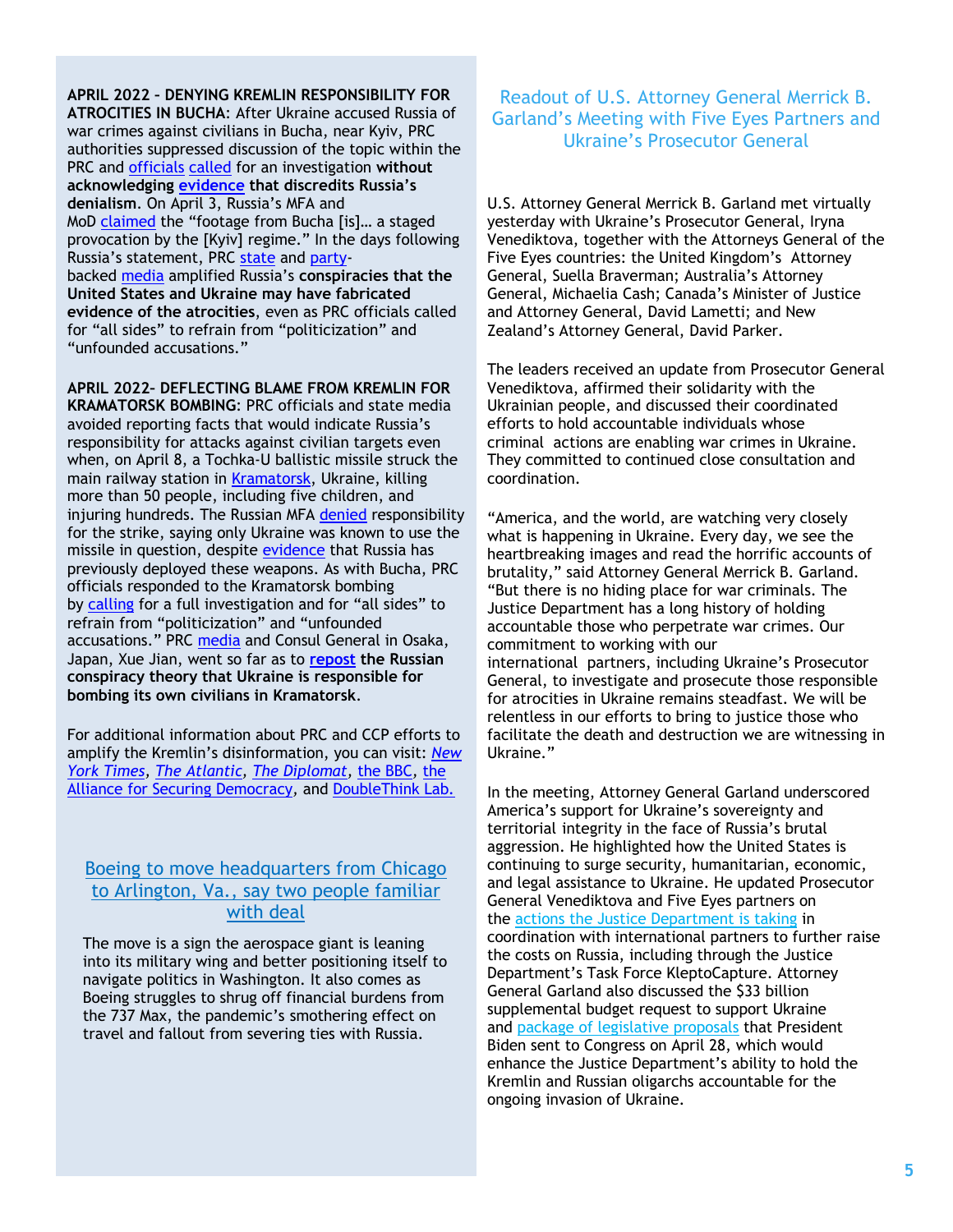# \$300 Million Yacht of Sanctioned Russian Oligarch Suleiman Kerimov Seized by Fiji at Request of United States

Fijian law enforcement executed a seizure warrant freezing the Motor Yacht Amadea (the Amadea), a 348 foot luxury vessel owned by sanctioned Russian oligarch Suleiman Kerimov. Fijian law enforcement, with the support and assistance of the FBI, acted pursuant to a mutual legal assistance request from the U.S. Department of Justice following issuance of a seizure warrant from the U.S. District Court for the District of Columbia, which found that the Amadea is subject to forfeiture based on probable cause of violations of U.S. law, including the International Emergency Economic Powers Act (IEEPA), money laundering and conspiracy.

The U.S. Treasury Department's Office of Foreign Assets Control designated Kerimov as part of a group of Russian oligarchs who profit from the Russian government through corruption and its malign activity around the globe, including the occupation of Crimea. In sanctioning Kerimov, the Treasury Department also cited Kerimov as an official of the Government of the Russian Federation and a member of the Russian Federation Counsel.

According to court documents, Kerimov owned the Amadea after his designation. Additionally, Kerimov and those acting on his behalf and for his benefit caused U.S. dollar transactions to be routed through U.S. financial institutions for the support and maintenance of the Amadea.

"This ruling should make clear that there is no hiding place for the assets of individuals who violate U.S. laws. And there is no hiding place for the assets of criminals who enable the Russian regime," said Attorney General Merrick B. Garland. "The Justice Department will be relentless in our efforts to hold accountable those who facilitate the death and destruction we are witnessing in Ukraine."

"Last month, I warned that the department had its eyes on every yacht purchased with dirty money," said Deputy Attorney General Lisa O. Monaco. "This yacht seizure should tell every corrupt Russian oligarch that they cannot hide – not even in the remotest part of the world. We will use every means of enforcing the sanctions imposed in response to Russia's unprovoked and unjustified war in Ukraine."

"This seizure demonstrates the FBI's persistence in pursuing sanctioned Russian oligarchs attempting to evade accountability for their role in jeopardizing our national security," said FBI Director Christopher Wray.

"The FBI, along with our international partners, will continue to seek out those individuals who contribute to the advancement of Russia's malign activities and ensure they are brought to justice, regardless of where, or how, they attempt to hide."

"This seizure of Suleiman Kerimov's vessel, the Amadea, nearly 8,000 miles from Washington, D.C., symbolizes the reach of the Department of Justice as we continue to work with our global partners to disrupt the sense of impunity of those who have supported corruption and the suffering of so many," said Director Andrew Adams of Task Force KleptoCapture. "This Task Force will continue to bring to bear every resource available in this unprecedented, multinational series of enforcement actions against the Russian regime and its enablers.""The U.S. Marshals Service will continue to contribute our expertise in support of Task Force efforts to take possession of seized assets of Russian oligarchs during these forfeiture operations," said Director Ronald L. Davis of the U.S. Marshals Service.

The seizure was coordinated through the Justice Department's Task Force KleptoCapture, an interagency law enforcement task force dedicated to enforcing the sweeping sanctions, export controls, and economic countermeasures that the United States, along with its foreign allies and partners, has imposed in response to Russia's unprovoked military invasion of Ukraine. Announced by the Attorney General on March 2 and run out of the Office of the Deputy Attorney General, the task force will continue to leverage all of the department's tools and authorities to combat efforts to evade or undermine the collective actions taken by the U.S. government in response to Russian military aggression.

Upon receipt of a mutual legal assistance request from the United States, Fijian authorities executed the request, obtaining a domestic seizure warrant from a Fijian court.The Amadea, International Maritime Organization number 1012531, is believed to be worth approximately \$300 million or more. The yacht is now in Lautoka, Fiji.This matter is being investigated by the FBI's New York Field Office with assistance from the FBI Legal Attaché Office in Canberra, Australia, the Department of State's Diplomatic Security Service, and the U.S. Embassy in Suva, Fiji.

Trial Attorney Andrew D. Beaty of the National Security Division's Counterintelligence and Export Control Section and Trial Attorney Joshua L. Sohn of the Criminal Division's Money Laundering and Asset Recovery Section are handling the seizure. The Justice Department's Office of International Affairs, the U.S. Attorney's Office for the District of Columbia, Customs and Border Protection, and the U.S. Marshals Service provided significant assistance. The United States thanks the Fijian authorities for their cooperation in this matter.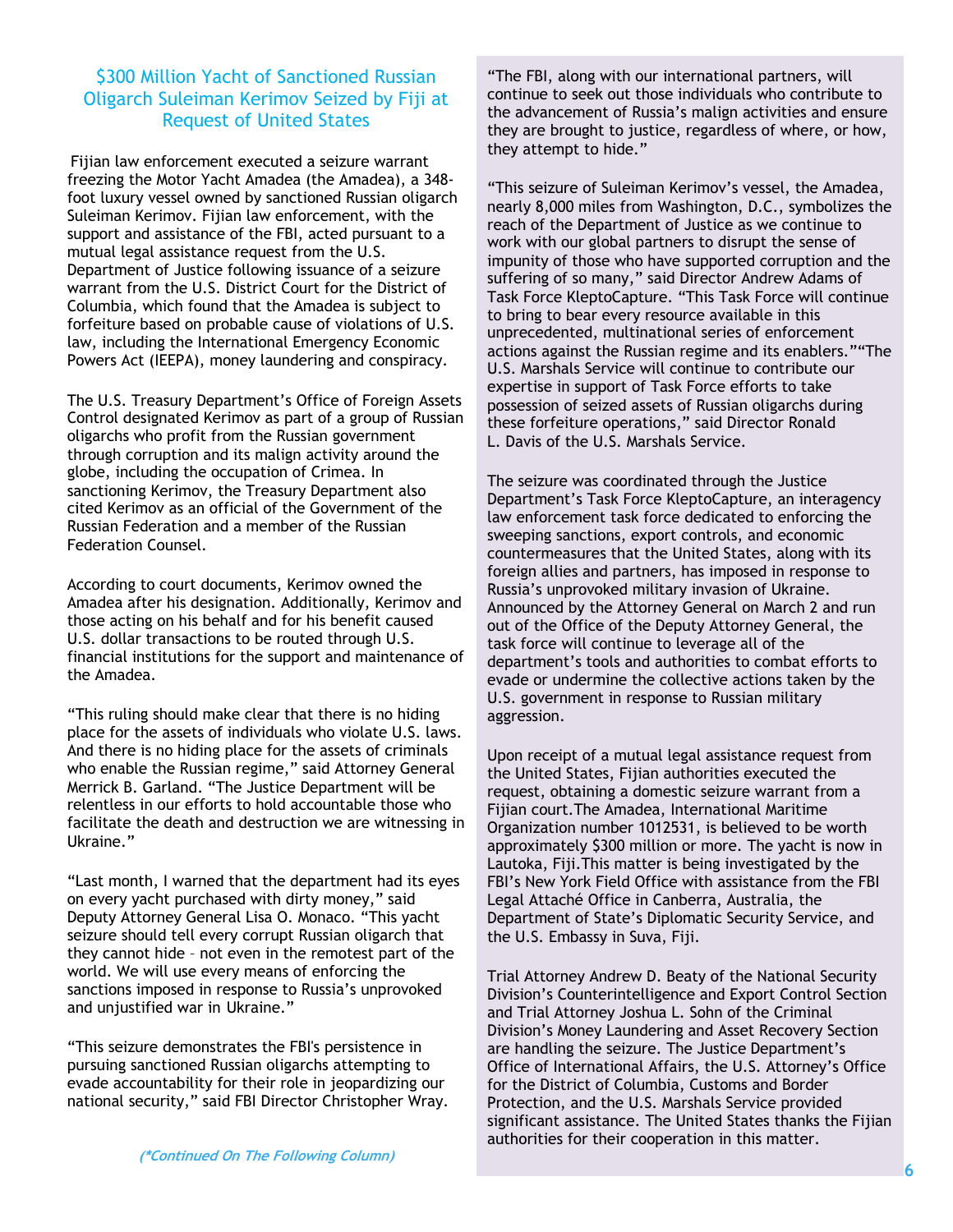# FACT SHEET: United States and G7 Partners Impose Severe Costs for Putin's War Against Ukraine

May 08, 2022 • Statements and Releases

President Biden and G7 Leaders Meet with President Zelenskyy to Continue our Efforts to Support Ukraine and Build on our Unprecedented Sanctions and Export Controls

Today, President Biden and G7 Leaders met with President Zelenskyy of Ukraine to reinforce our shared commitment to strengthen Ukraine's position on the battlefield and at the negotiating table.

Our unprecedented sanctions are already exacting an immense toll on Russia's economy and our export controls have strangled Russia's access to critical technology and the supply chains it needs to sustain its military ambitions. Putin's war is projected to wipe out the last 15 years of economic gains in Russia. As a result of our export controls, Russia is struggling to replenish its military weapons and equipment. Russia's two major tank plants – Uralvagonzavod Corporation and Chelyabinsk Tractor Plant – have halted work due to lack of foreign components. Almost 1,000 private sector companies have left Russia, and reports indicate that more than 200,000 Russians, many of whom are highly skilled, have fled the country. All of these costs will compound and intensify over time.

Putin has failed in his initial military objective to dominate Ukraine – but he has succeeded in making Russia a global pariah. Today, the United States, the European Union and G7 committed to ratchet up these costs by collectively taking further measures, consistent with each partner's respective legal authorities and processes.

**Targeting State-Controlled Media Within Russia That Bolster Putin's War.** The United States will sanction three of Russia's most highly-viewed directly or indirectly state-controlled television stations in Russia – Joint Stock Company Channel One Russia, Television Station Russia-1, and Joint Stock Company NTV Broadcasting Company. All three stations have been among the largest recipients of foreign revenue, which feeds back to the Russian State's revenue.

**Banning Services that Help Finance Putin's War and Aid Sanctions Evasion.** The United States will prohibit U.S. persons from providing accounting, trust and corporate formation, and management consulting services to any person in the Russian Federation.

These services are key to Russian companies and elites building wealth, thereby generating revenue for Putin's war machine, and to trying to hide that wealth and evade sanctions. This action builds on previous prohibitions to restrict the export of goods related to aerospace, marine, electronics, technology, and defense and related materiel sectors of the Russian economy.

**Cutting off Imports of Russian Oil and Reducing Dependence on Russian Energy.** The United States has already banned the import of Russian oil, gas, and coal. Today, the entire G7 committed to phasing out or banning the import of Russian oil. This will hit hard at the main artery of Putin's economy and deny him the revenue he needs to fund his war. The G7 also committed to work together to ensure stable global energy supplies, while accelerating our efforts to reduce dependence on fossil fuels.

**Impose further export controls and sanctions to degrade Russia's war efforts.** The United States will issue a new rule that imposes additional restrictions on Russia's industrial sector, including a broad range of inputs and products including wood products, industrial engines, boilers, motors, fans, and ventilation equipment, bulldozers, and many other items with industrial and commercial applications. These new controls will further limit Russia's access to items and revenue that could support its military capabilities. The United States also sanctioned Limited Liability Company Promtekhnologiya, which produces rifles and other weapons that have been used in military operations in Ukraine; seven shipping companies, which own or operate 69 vessels; and one marine towing company. The Nuclear Regulatory Commission will also suspend general licenses for exports of source material, special nuclear material, byproduct material, and deuterium to Russia.

**Impose Sanctions on Russian Elites and their Family Members and Visa Restrictions on Russian and Belarusian Officials Undermining the Sovereignty, Territorial Integrity, or Political Independence of Ukraine.** The United States imposed approximately 2,600 visa restrictions on Russian and Belarusian officials in response to their ongoing efforts to undermine the sovereignty, territorial integrity, or political independence of Ukraine. Additionally, the United States issued a new visa restriction policy that applies to Russian Federation military officials and Russia-backed or Russia-installed purported authorities who are believed to have been involved in human rights abuses, violations of international humanitarian law, or public corruption in Ukraine. The United States also sanctioned eight executives from Sberbank– the largest financial institution in Russia and uniquely important to the Russian economy, holding about a third of all bank assets in Russia; twenty-seven executives from Gazprombank – a prominent Russian bank facilitating business by Russia's Gazprom, one of the largest natural gas exporters in the world; and Moscow Industrial Bank and its ten subsidiaries.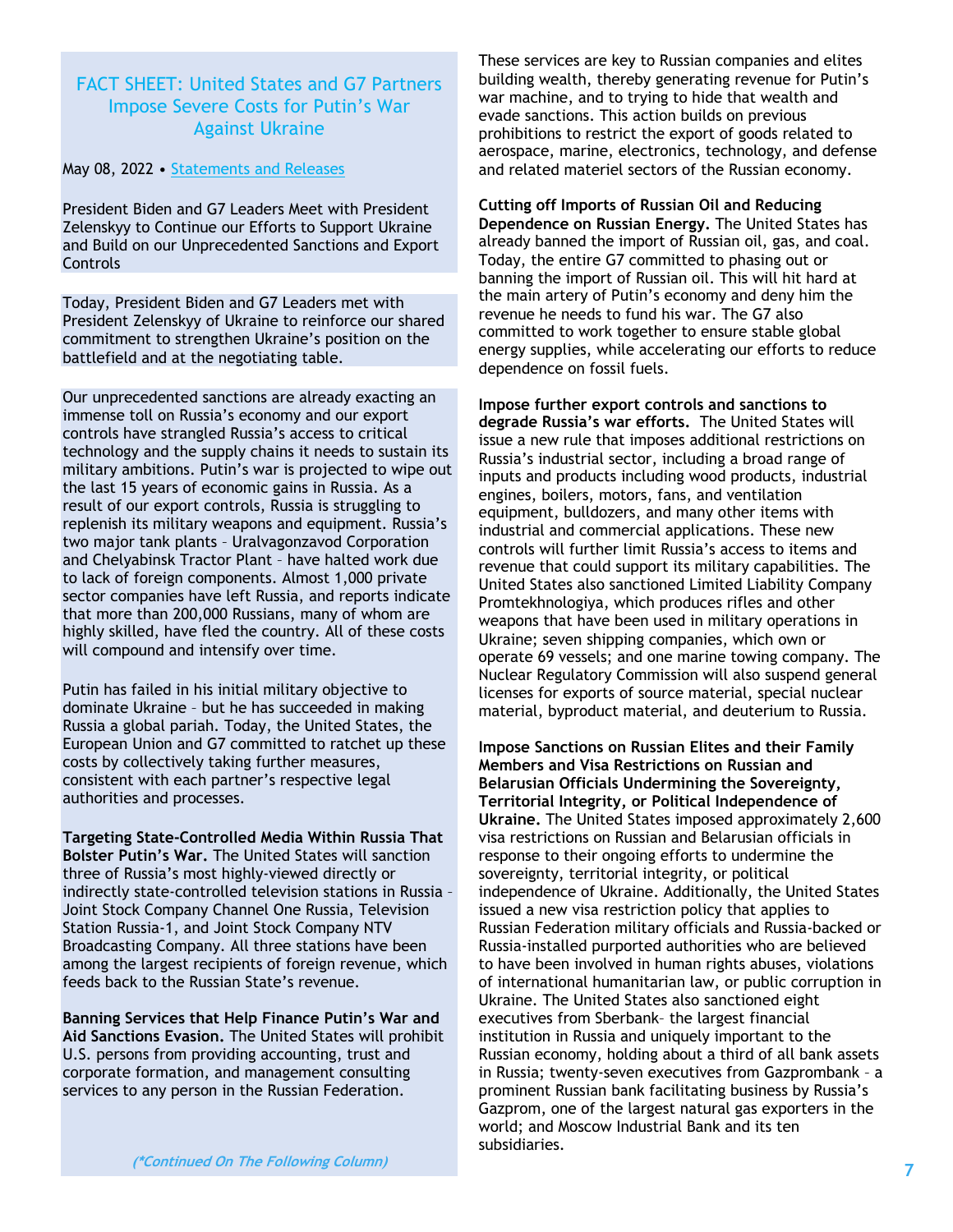#### Industrial Base Should Prepare for Export Control Reforms

#### **5/3/2022**

#### By Christopher Stagg

The State Department's directorate of defense trade controls, the agency responsible for administering the International Traffic in Arms Regulations (ITAR), a body of export control rules that generally covers many military and other critical items, recently made public a slew of intended and upcoming regulatory reforms.

These developments are notable as the last significant revisions to the ITAR took place in early 2020 when many civilian type firearms and related components were moved to the Commerce Department's export control regulations. As such, the regulations have been relatively stable over the last few years, especially when compared against the almost-constant updates to the Commerce Department's export control regulations or to the Treasury Department's economic sanctions laws.

As part of the announced reforms, most significantly, the State Department intends to engage in a thorough review of the U.S. Munitions List (USML), which is a listing of 21 categories that enumerates or otherwise describes the items — such as hardware, software, services, and data  $-$  that are subject to the ITAR. That review will primarily consider the "technology frontier" to determine whether any "critical and emerging technologies" should be included to the list and therefore subject to the ITAR. The State Department is expected to announce that broad technology-based review formally in the Federal Register sometime this year.

For industry, it is important to understand that for an item to be included on the USML, the applicable policy standard should be whether it provides a critical military or intelligence advantage, or if the item is inherently military. Moreover, the State Department previously advised that "critical" means the item is considered a "crown jewel"  $-$  as the government's stated intention is to include only those types of items on the USML rather than less sensitive items.

Historically, the last major revision to the munitions list regarding an emerging technology took place in 2002, when a dedicated category for directed energy weapons was added. Since then, the list has included "developmental" entries for certain types of items, and most of those controls are in context of where the Defense Department is providing any funding for the item. In those situations, the State Department presumes such items are emerging technologies unless an exception applies, such as by requesting a formal government determination  $-$  via the ITAR's commodity jurisdiction procedure — that the item is not ITARcontrolled.

Aside from the State Department's review of the "technology frontier" to determine whether to include on the munitions list any newly identified critical and emerging technologies, it is expected that most categories will be reviewed over the next several years. That means that everything from vehicles and aircraft to electronics and spacecraft will be up for possible revision.

One area of specific focus that the State Department also intends to propose rulemaking for concerns how the ITAR currently controls printed circuit boards, application specific integrated circuits, programmable logic devices and multichip modules.

While these reviews mean that new items can be added to the list, they will also provide industry with the rare opportunity to provide its input through public comments, thereby permitting arguments that existing controls should be removed or modified in favorable way.

Even if those arguments are rejected insofar as specific edits to the USML's text, the government may nevertheless respond with a favorable statement that has the same effect. For example, the State Department has previously rejected industry arguments to define a term in the regulations and in narrow fashion; yet, in rejecting the comment, the government states that such a change is not needed because the term should be understood narrowly given its context.

Moreover, as it has been several years since many areas of the munitions list were last revised  $-$  in some cases, nearly a decade  $-$  it is possible that the State Department would reconsider arguments that it earlier rejected. For example, it previously rejected industry's arguments to better identify what constitutes military type unmanned aerial vehicles. Although those comments were rejected by the State Department in 2013, virtually identical arguments were made again several years later and ultimately accepted in 2016, and the list since then more clearly establishes whether a drone is subject to the ITAR.

In addition to its broad munitions list review, the State Department is also preparing several regulatory reforms to the rest of the International Traffic in Arms Regulations. Most notably, the State Department is pursuing a widespread regulatory reorganization, intended to better align the regulations with the structure of the Commerce Department's Export Administration Regulations (EAR). As items not subject to the ITAR are generally subject to Commerce review, many companies must deal with both sets of regulations and some are puzzled by the different structures. The State Department has decided to reduce those differences as best as possible.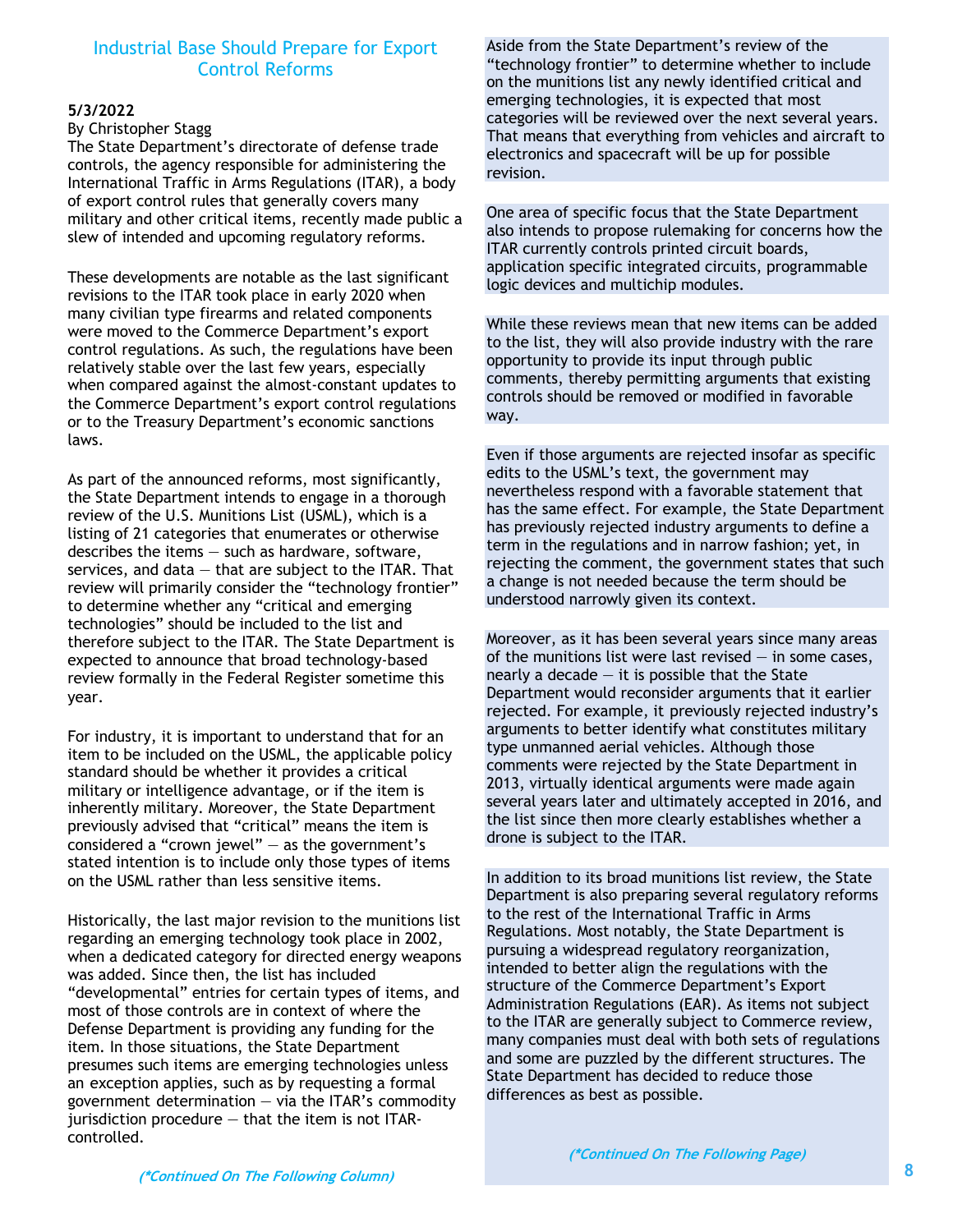Consequently, as part of the State Department's reorganization effort, most parts of the ITAR will be consolidated and reformed, starting with its definitions  $-$  which are mostly within Part 120  $-$  and then moving to other parts of the regulations involving licensing exemptions and licensing requirements. For instance, the licensing exemptions are spread out through various parts of the ITAR, while the Export Administration Regulations contains them in a single part. When it revises each part, the State Department has stated it will do so in two phases. It will first provide an interim final rule that effects a nonsubstantive consolidation, and then it will propose substantive revisions.

Elsewhere, the State Department intends to revise the ITAR's definition of a "regular employee," revise its license exemptions regarding personal protective equipment, expand the scope of what activities are not considered exports or other regulated transactions, and to update Supplement No. 1 to Part 126 covering the scope of what items may use various licensing exemptions  $-$  most significantly, the ITAR's Canadian exemptions.

Aside from those actions, it is still on the State Department's radar to respond to public comments involving its interim final rule from 2013 regarding brokering activities. The ITAR's definition for "defense services" also has still not been updated, even though three proposed rules to revise it were issued in 2011, 2013 and 2015.

Finally, the State Department is considering implementing a "general license" pilot program that would allow certain exports to a limited set of identified countries where one license — or a licensing exemption — covers every related export transfer, thereby not requiring government approval for each related individual transaction.

As for their next steps, regulated parties should monitor the Federal Register for when these rulemaking efforts are published. When published, companies should evaluate how they are specifically impacted. Attention should be made to evaluate whether there are any identifiable unintended consequences or if the changes may contradict other areas of the ITAR.

If there is an impact, a public comment should be submitted for any proposed or interim final rule, which fully explains the issue and offers reasoned alternatives. The government disfavors public comments that do not fully explain the issue  $-$  and with, as appropriate, evidence  $-$  and offers alternatives.

However, some companies may need to act more proactively. If a company is engaged in critical and emerging technologies, then there might be a greater concern now as to how it might be affected by the State Department's ongoing reviews  $-$  and whether it should obtain official commodity jurisdiction rulings before any rulemaking occurs.

Similarly, if a company is currently dealing with an uncertain issue that the government has announced it is reviewing and will seek public comment on, that may be important to know for how to currently handle that issue. Such a situation, for instance, may reveal that the government currently has no definite position, and any interim guidance could be fleeting. In that situation, other options may exist to resolve the issue.

Regardless of the individual impact from these intended reforms, it is evident that the winds will soon pick up regarding ongoing International Traffic in Arms Regulations developments, in contrast to the last few years that saw little such regulatory activity.

*Christopher Stagg is an export controls lawyer at Miller and Chevalier Chartered. Previously, he was a senior policy advisor at the State Department where he was involved in revising the ITAR and USML.*

**(\*Continued On The Following Column)**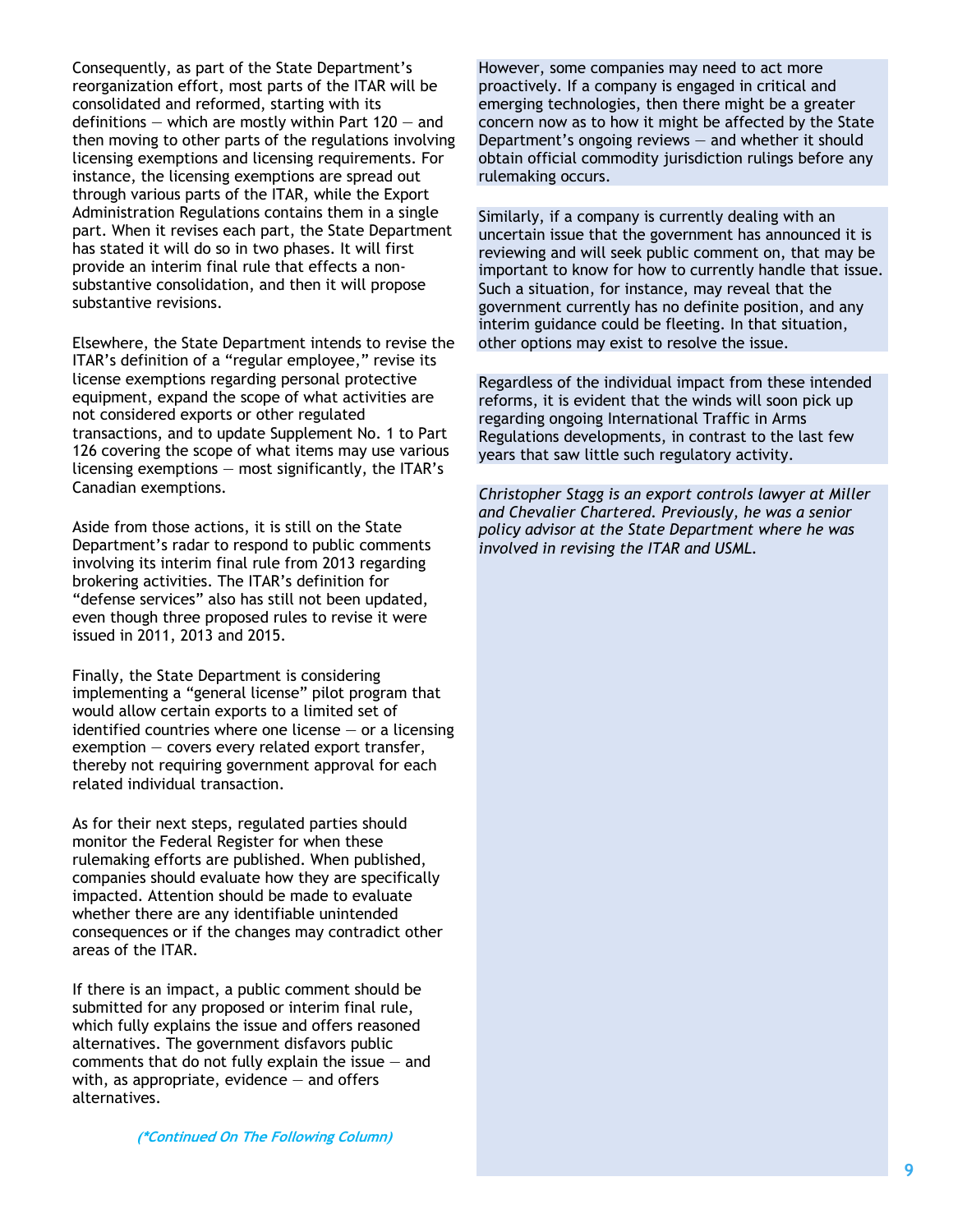# Battery Manufacturer Ordered to Pay Civil Penalties for Alleged Violations of "Made in USA" Labeling Rule and Federal Trade Commission Act

The Department of Justice, together with the Federal Trade Commission (FTC), announced today that the government will collect \$105,319.56 in civil penalties from Lithionics Battery LLC and its general manager, Steven Tartaglia (together, Lithionics), as part of a settlement to resolve allegations that Lithionics violated the FTC's "Made in USA" Labeling Rule and the FTC Act in connection with marketing its battery products.

In a complaint filed in the U.S. District Court for the Middle District of Florida, the government alleged that Lithionics violated the rule by improperly labeling and advertising batteries, battery modules and battery management systems as "Made in USA," even though key components of the products — including the lithium ion cells that powered the batteries — were imported. This is the first action under the FTC's new "Made in USA" rule.

"The Department of Justice will not tolerate companies who deceive customers by falsely claiming that their products were made in the United States," said Principal Deputy Assistant Attorney General Brian M. Boynton, head of the Justice Department's Civil Division. "The department is committed to protecting consumers from the deceptive practices of companies who hope to gain an unfair advantage through dishonesty."

"As our country works to onshore production of lithium ion batteries, it's critical that honest businesses have a chance to compete, and that consumers can buy American," said Director Sam Levine of the FTC's Bureau of Consumer Protection. "Falsely labeling batteries as made in the United States is against the law, and the FTC is using its new Made in USA rule to make sure this misconduct comes with a price."

In addition to the civil penalties, the stipulated order entered by the court today prohibits Lithionics from making "Made in USA" and other unsubstantiated origin misrepresentations in the future. The stipulated order also requires Lithionics to notify affected customers and to submit compliance reports to the FTC for over a decade.

This matter is being handled by Trial Attorneys Deborah Sohn and Zachary Cowan of the Civil Division's Consumer Protection Branch. Julia Ensor represented the FTC.

For more information about the Consumer Protection Branch and its enforcement efforts, visit its website at https://www.justice.gov/civil/consumer-protectionbranch. For more information about the FTC, visit its website at https://www.FTC.gov

# Jury Convicts Dutch National for Participation in Terror Financing Ring

Today, a federal jury convicted a Dutch woman on charges stemming from her participation in a terrorist financing ring in support of the Somalia-based terrorist group al-Shabaab.

According to court records and evidence presented at trial, Farhia Hassan, 38, was involved with a group of women from more than a dozen countries around the world who ran a fundraising ring to provide financial support to al-Shabaab from in or about February 2011 through in or about July 2014. Through conduits in Nairobi, Kenya, and Hargeisa, Somalia, the group of women funneled cash payments via money remitters directly to members of the terrorist group. According to members of the conspiracy, the money was used to fund safehouses and to purchase trucks and weaponry in support of al-Shabaab. The women coordinated the payments using online chatrooms.

Hassan, in particular, was involved in fundraising in the Netherlands under false pretenses by representing to donors that money was being collected to fund charitable ventures, such as schools for orphans, when it was in fact being funneled to terrorists. Two U.S. based members of the fundraising ring, Muna Osman Jama, 41, of Reston, Virginia, and Hinda Osman Dhirane, 51, of Kent, Washington, were convicted in 2016 for their participation and were sentenced to 12 and 11-years' imprisonment, respectively.

Hassan was convicted of conspiracy to provide material support to a designated foreign terrorist organization. She faces a maximum penalty of 15 years in prison when sentenced on July 22. A federal district court judge will determine any sentence after taking into account the U.S. Sentencing Guidelines and other statutory factors.

Assistant Attorney General Matthew G. Olsen of the Justice Department's National Security Division, U.S. Attorney Jessica D. Aber for the Eastern District of Virginia, Assistant Director Timothy Langan of the FBI's Counterterrorism Division, and Assistant Director in Charge Steven M. D'Antuono of the FBI's Washington Field Office made the announcement after U.S. District Judge Anthony J. Trenga accepted the verdict.

Assistant U.S. Attorneys James P. Gillis and Danya E. Atiyeh for the Eastern District of Virginia are prosecuting the case, with valuable assistance provided by Trial Attorney Kathleen Campbell of the National Security Division's Counterterrorism Section.

The Justice Department's Office of International Affairs provided substantial assistance in securing the arrest and extradition from the Netherlands.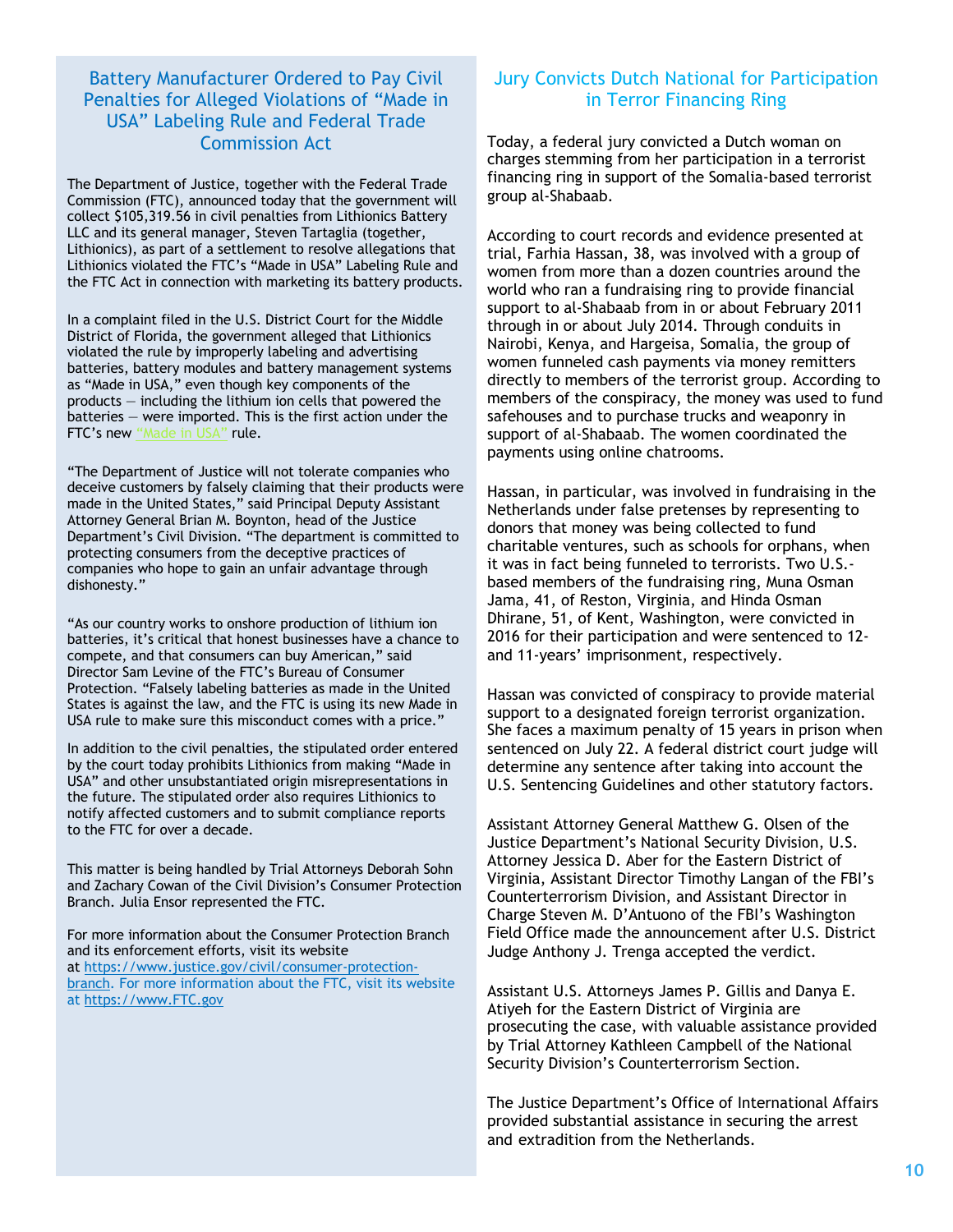#### International Traffic in Arms Regulations: Consolidation and Restructuring of Purposes and Definitions

#### 03/22/22

The March 22, 2022, Public Inspection Issue of the Office of the Federal Register (OFR) includes an interim final rule to the International Traffic in Arms Regulations that will be published in the *Federal Register* on March 23, 2022. A link to that notice and the text of the rule is provided below. Effective September 6, 2022, this rule restructures International Traffic in Arms Regulations (ITAR) part 120 to better organize definitions previously found throughout the ITAR, consolidates provisions that provide background information or apply throughout the regulations, adds general statements of existing policies and procedures, and makes clarifying revisions to existing text. DDTC will accept comments on this rule through May 9, 2022.

#### **Launch Event for the Establishment of the Counterterrorism Law Enforcement Forum** *05/13/2022 03:33 PM EDT*

#### Office of the Spokesperson

On May 11-12 in Berlin, the Departments of State and Justice launched the Counterterrorism Law Enforcement Forum (CTLEF), co-hosted by the Government of Germany. The CTLEF, which focuses on countering racially or ethnically motivated violent extremism (REMVE) globally, brought together law enforcement, prosecutors, and other criminal justice practitioners from Europe, North and South America, and the Indo-Pacific, alongside specialists from INTERPOL, Europol, the International Institute for Justice and the Rule of Law, the UN Office on Drugs and Crime (UNODC), and other multilateral organizations.

The inaugural CTLEF meeting increased awareness and information sharing among law enforcement and criminal justice partners about global REMVE activity, including the transnational linkages between and among REMVE actors. Participants also learned about recent law enforcement actions undertaken by governments to disrupt REMVE actors' global activity.

Officials from the U.S. Departments of State, Justice, and the Treasury, as well as the Federal Bureau of Investigation, participated. The CTLEF will convene again in the spring of 2023.

### Secretary Antony J. Blinken and Vietnamese Prime Minister Pham Minh Chinh Before Their **Meeting**

SECRETARY BLINKEN: It's very good to be with you, and thank you, Prime Minister, for being here. I just wanted to say at the outset that we have seen a remarkable trajectory in the relationship between the United States and Vietnam, and we are now the strongest of partners, with a shared vision for security in the region we share and for the strongest possible economic ties. And, of course, the United States very much supports a strong, independent, prosperous Vietnam. We're so glad to have you here, Mr. Prime Minister, for this extraordinary ASEAN meeting but also on a bilateral basis, so welcome and thank you for being here.

PRIME MINISTER PHAM: (Via interpreter) Well, thank you very much for taking the time to come here and have a working session with me and my delegation. Why I mentioned the mask – it is my congratulations to you for being very successful curbing – (laughter) – curbing the pandemic and to prepare for the recovery and the reopening up, and to realize the goal that you have set out.

And we are very grateful to the support of the international community, including the U.S., especially for the donation of vaccines and health care equipment. At the moment, we have been able to put the pandemic under control, just like the U.S. And during the visit by Vice President Kamala Harris, we asked her for the vaccines, and she – upon coming back, she has worked with President Biden and the work has been very effective with regard to the vaccine, and we are very thankful.

And through the COVID-19 pandemic, we see that global issues or whole-of-people issues requires global approach, and international solidarity, and the promotion of multilateralism. And it is very important that we address the issues that are – that concern the whole of people. It (inaudible), but I'm being very sincere here with you…

https://asean.org/about-asean/member-states/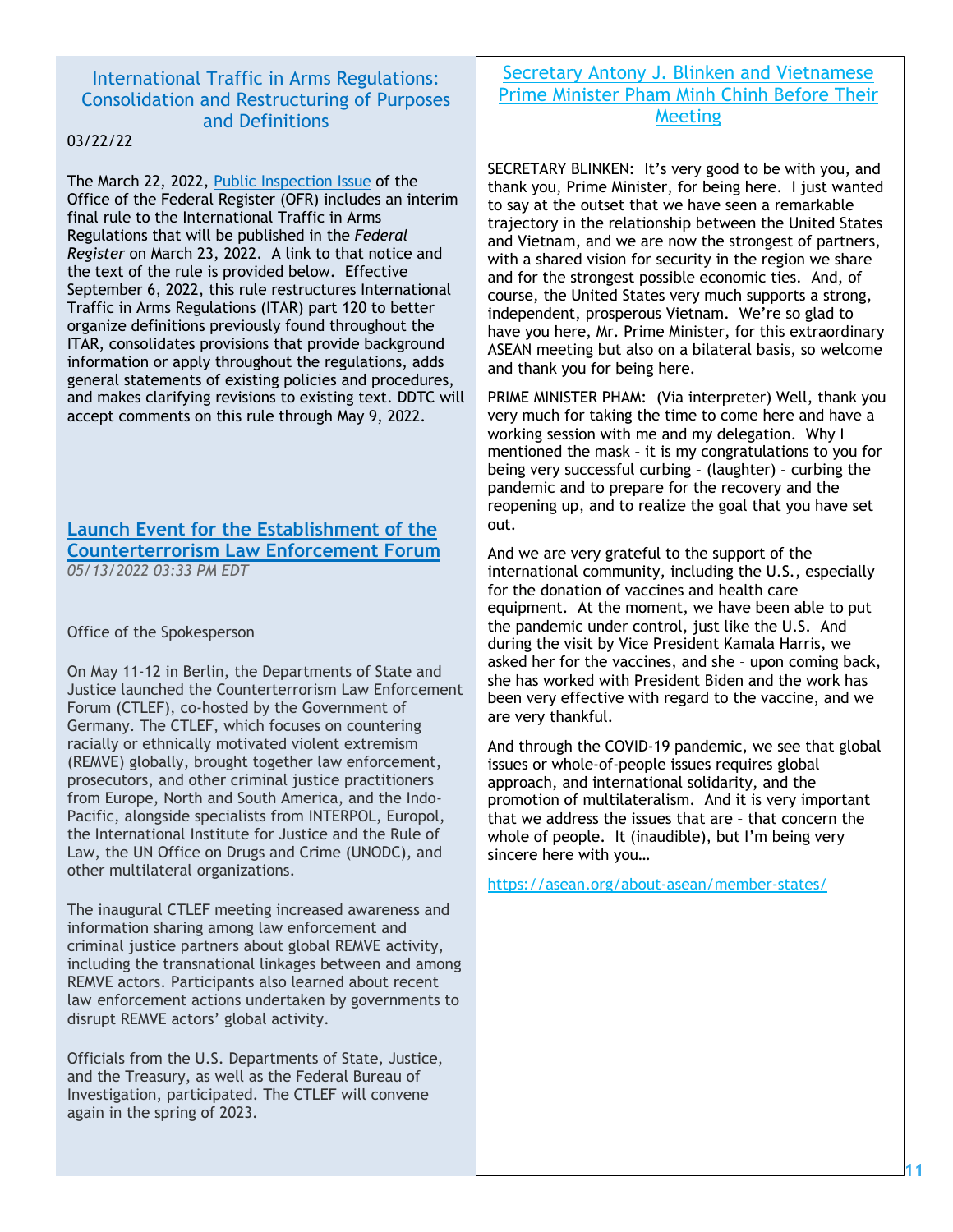### **Secretary Antony J. Blinken and Cambodian Deputy Prime Minister and Foreign Minister Prak Sokhonn**

*05/13/2022 04:39 PM EDT*

**SECRETARY BLINKEN:** Well, good afternoon, everyone. It's a pleasure to be here with the deputy prime minister of Cambodia. I really want to thank you, Deputy Prime Minister, and Cambodia for your leadership of ASEAN and for everything you've done to make this such a successful special summit between the United States and ASEAN.

We've had an opportunity to deepen the work that we're doing together, and to put out – I think, a very important vision statement for the future, and Cambodia's work to bring us to this point is greatly appreciated. We're working very closely together as partners to try to advance a shared vision for the region, including regional security. And of course, we welcome the leadership role that you're playing in ASEAN on a number of issues, including hopefully working to restore the democratic path in Myanmar.

So, it's very good to have you here. Welcome again to the State Department.

**DEPUTY PRIME MINISTER PRAK SOKHONN:** Thank you very much, Secretary Blinken. It's a real honor, pleasure to be here to have this meeting with you. It's an opportunity for us to exchange views, especially to strengthen our bilateral cooperation. And it's a wonderful for Cambodia as a chair to have been able to organize – co-organize this summit between ASEAN leaders and the U.S.

I am ready to have a good discussion with Secretary Blinken, in order to strengthen our bilateral relationship and to push forward for solution in a number of regional issues. Thank you.

# Canada's Intention to Remove Tariffs on Goods from Ukraine

#### From: Department of Finance Canada

Canada continues to condemn Russia's brutal and illegal invasion of Ukraine in the strongest possible terms. Canada will continue to support Ukraine's economic resilience and stand in solidarity with the people of Ukraine, who are fighting for their lives, their sovereignty, and for democracy.

Russia's unprovoked attack has had a significant impact on Ukraine's economy and its ability to export goods to other countries. While most goods from Ukraine enter Canada duty-free as a result of the Canada–Ukraine Free Trade Agreement (CUFTA), tariffs still apply on certain goods where tariffs are being phased out under the Agreement, or where they are excluded from it. From 2019 to 2021, Ukrainian exports to Canada averaged \$170.8 million annually, and Canada collected about \$2.6 million in duties from these goods. By removing tariffs for a one year period, Canada would continue to support Ukraine's economy by ensuring that Ukrainian goods are able to enter Canada duty-free. The proposed measure would come into force once the Order in Council is approved and registered. The Canada Border Services Agency would then issue a Customs Notice detailing how importers can claim relief under the remission order.

#### **EXTENSION OF COMMENT PERIODS- BIS**

On May 10, 2022, BIS published an extension of the comment period for the Request for Public Comments on Supply Chain Issues to Support the U.S.-EU Trade and Technology Council Secure Supply Chains Working Group. The comment period for the notice published April 6, 2022 at 87 FR 19854, is extended until June 23, 2022.

On April 6, 2022, the Bureau of Industry and Security (BIS) published the notice Request for Public Comments on Supply Chain Issues To Support the U.S.-EU Trade and Technology Council Secure Supply Chains Working Group. Today's notice extends the deadline for written comments to June 23, 2022. This extension is being made to allow for commenters to take into account any developments or announcements that may occur as a result of the United States-EU TTC second leaders' meeting scheduled for May 15–16, 2022 in France.